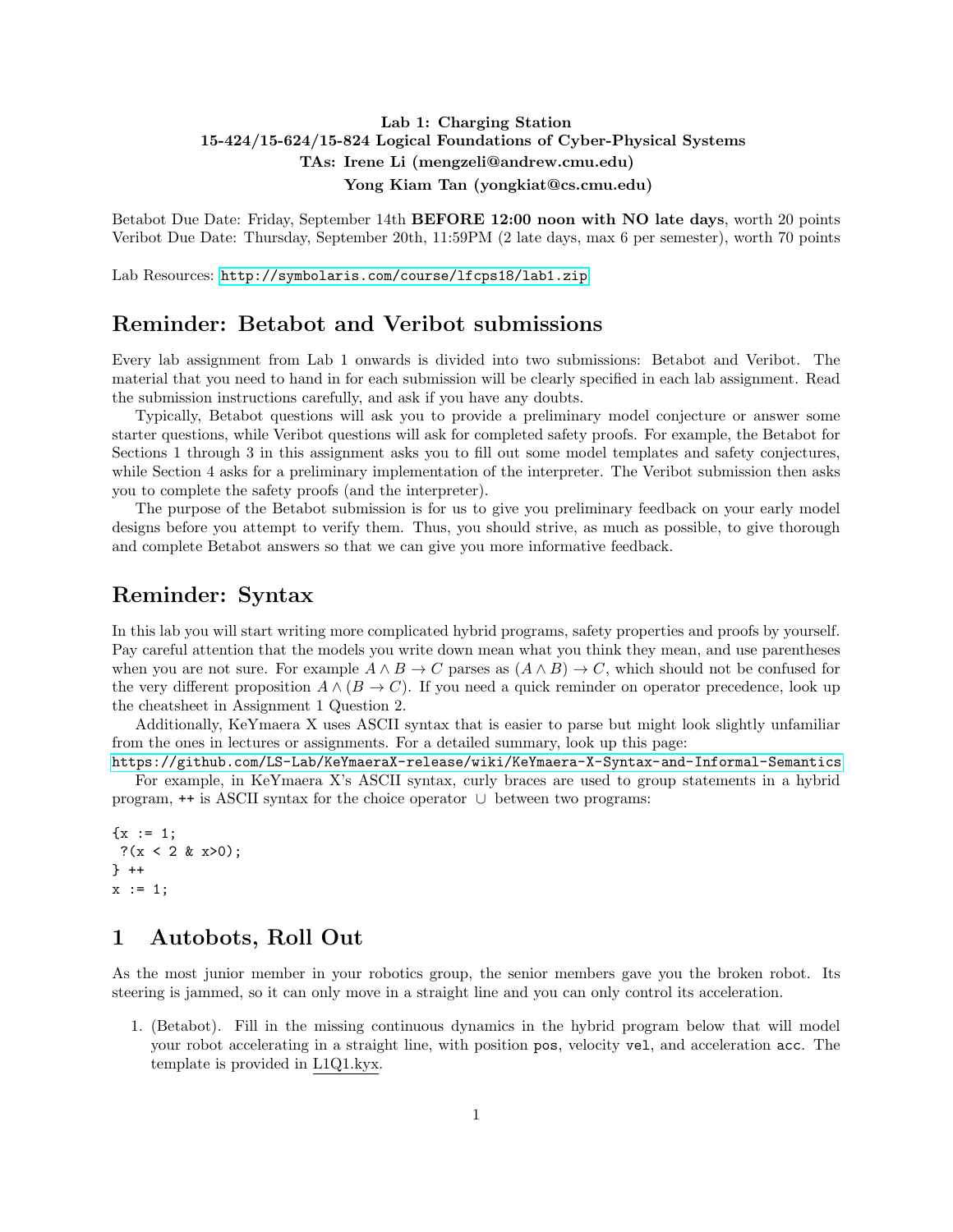

Figure 1: Charging station & wall.

- 2. (Betabot). Fill in a safety condition expressing that your robot never travels backwards (i.e., its velocity is never negative). Ensure that your model parses in KeYmaera X. Save this file as L1Q1.kyx.
- 3. (Veribot). Complete the proof with KeYmaera X. Download the resulting proof archive as L1Q1.kya. All of the tasks in this lab should prove automatically, but keep in mind that manual proofs can help KeYmaera X scale to more complex challenges in later labs and it helps if you start early!

| $\text{(vel = 0 & acc >= 0)}$ /* Requires */ |                                  |
|----------------------------------------------|----------------------------------|
| ->                                           |                                  |
|                                              | /* Continuous dynamics $*/$      |
| $($ <sub>_______</sub> )                     | /* Ensures (safety condition) */ |

# 2 Charging Station, Single Control

Oh no! Your robot's battery is almost dead! Luckily the robot is already on a straight trajectory to a wall charging station and has positive velocity. With its remaining power, your robot has just one chance to engage the brakes properly to bring the robot to a stop at the right place:

- If the robot brakes too hard, it will not make it to the charging station and will have to wait for a human to plug it in. You never know how long it takes for the next human to come by. Running out of power is inefficient.
- If the robot doesn't brake hard enough to stop at the charging station, it will dent the wall behind the station. When building manager Jim Skees finds out, he'll have your robot banned from the building forever! Running into walls is unsafe.

Hint: think carefully about all the variables that the acceleration/braking should depend on. If you find you can't prove the property, it could be that you missed something and your property is falsifiable. Don't forget you learned how to find counterexamples in Lab 0!

1. (Betabot). Specify the missing safety and efficiency requirements for the hybrid program below, then fill in the missing control and continuous dynamics. Save the file as L1Q2.kyx (template provided).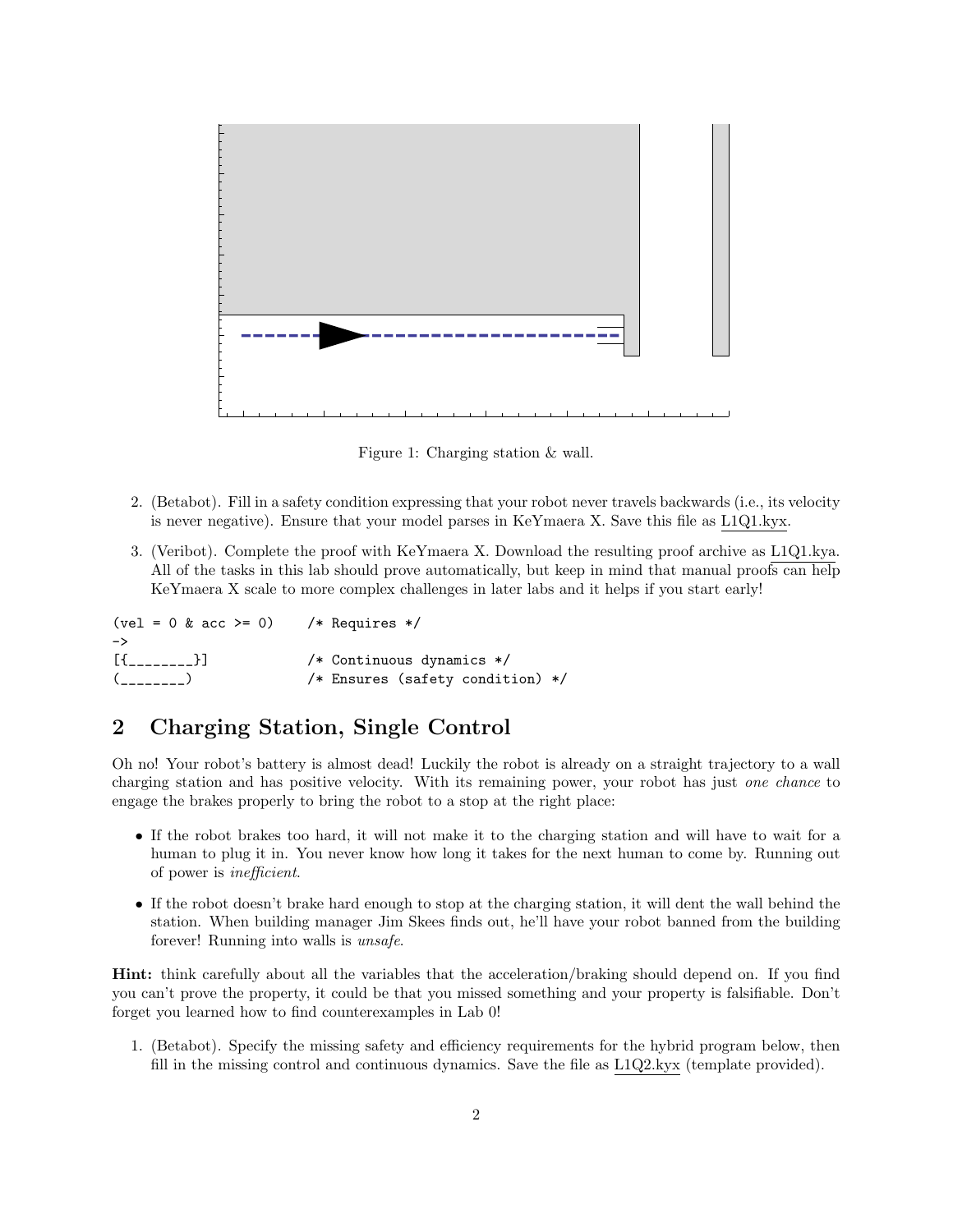- 2. (Veribot). Use KeYmaera X to prove that the hybrid program is safe and efficient. Download the resulting proof archive as L1Q2.kya.
- 3. (Veribot). Question: What is the evolution domain for the continuous dynamics in this hybrid program? Why is it necessary? Submit your answer in lab1.txt

```
( pos < station & vel > 0) /* Requires */
−>
\left[ \right]\text{acc} := \dots \dots ; \qquad \text{/} * \text{ Assign a safe acceleration. } */\{-... k vel >= 0} /* Use continuous dynamics from previous part. */
]
( ----------- /* Ensures (safety condition) */
 \& \leq \leq \leq \leq \leq \leq \leq \leq \leq \leq \leq \leq \leq \leq \leq \leq \leq \leq \leq \leq \leq \leq \leq \leq \leq \leq \leq \leq \leq \leq \leq \leq \leq \leq \leq \leq
```
### 3 Charging Station, Double Control

In Part 2, you are always able to coast the robot all the way to the charging station, since it is already moving. But what if the robot is stopped? In this question, the goals are the same as in Part 2; however, the robot starts with zero velocity. You have two chances to control your robot, first to get it moving by accelerating, and then to bring it to a stop at the right point by braking.

The robot also has a time limit T on how long it can accelerate before exhausting the remaining battery life. Once the brakes are engaged, they will stay engaged until the robot comes to a complete stop.

- 1. (Betabot). Fill in the formula below and save the file as L1Q3.kyx (template provided).
- 2. (Veribot). Prove the formula and download the proof archive as L1Q3.kya.
- 3. (Veribot). Question: What is your efficiency condition? Is it different from Part 2, why or why not? Submit your answer in lab1.txt

```
(pos < station & vel = 0 & 0 < T) /* Requires */->
[
   t := 0;
   acc := _________; /* Assign a safe acceleration. */
   {1 \dots, t' = 1 & \text{if } t = 0 & \text{if } t \leq T};?(t > 0);
   acc := _________; /* Assign a safe deceleration. */
   \{]
(____________ /* Ensures (safety condition) */
&____________) /* Ensures (efficiency condition)*/
```
### 4 Implementing an Interpreter

To get some practice with semantics, you are going to program the semantics of first-order logic! That is, for terms you will write a function that computes their value in a given state. For formulas (which might have quantifiers) you will write a function that computes whether they are true in a given state. We shall use the same definition of first-order logic as given in Definitions 2.2 and 2.3 of Chapter 2 of the textbook, and also in the lecture slides: <http://symbolaris.com/course/lfcps18/02-diffeq-slides.pdf>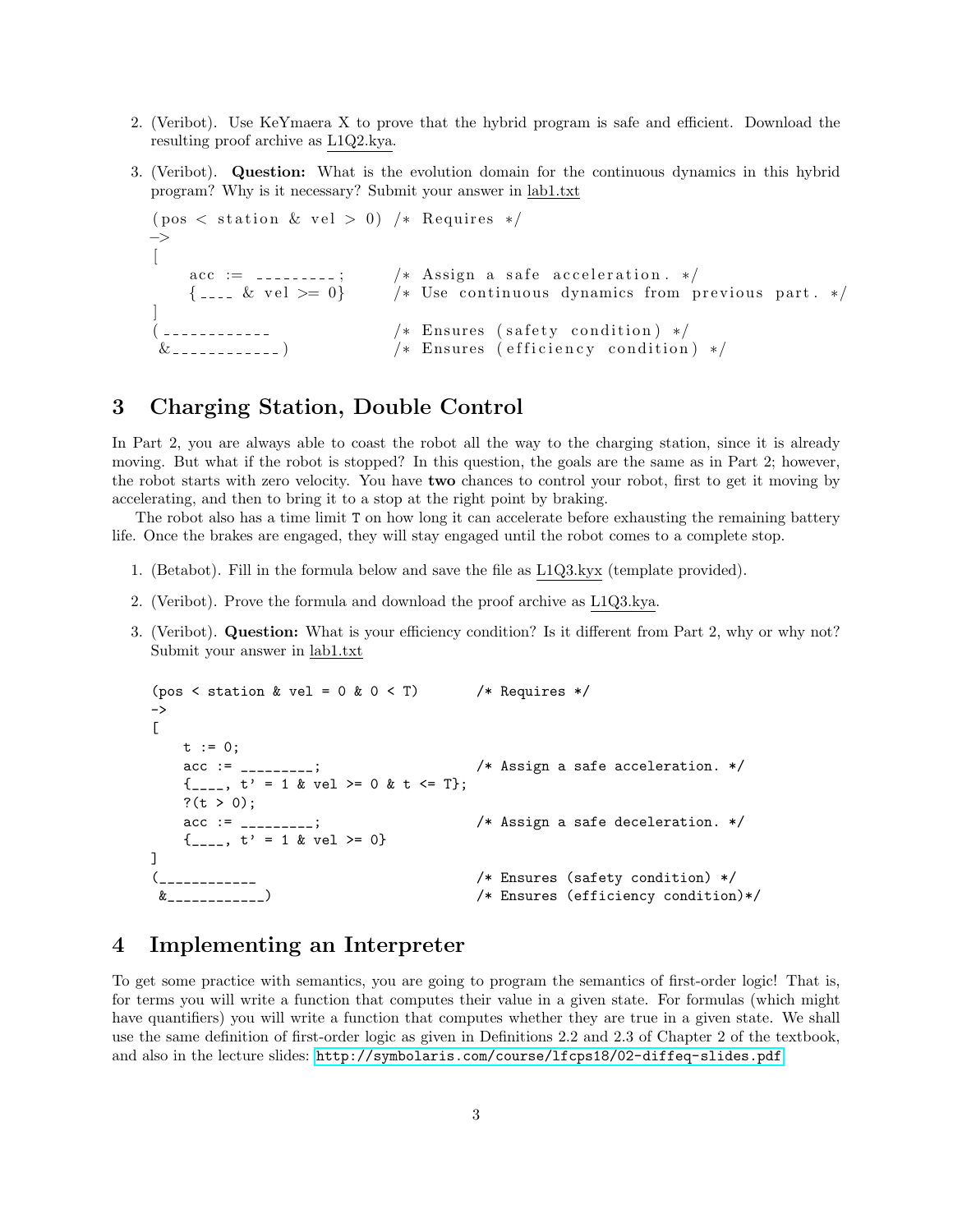The syntax of terms is given by the grammar (where x is a variable and c is a rational constant):

$$
e, \widetilde{e} ::= x \mid c \mid e + \widetilde{e} \mid e \cdot \widetilde{e}
$$

The syntax of formulas is given by the grammar:

 $P, Q ::= e \geq \tilde{e} | e = \tilde{e} | \neg P | P \land Q | P \lor Q | P \rightarrow Q | P \leftrightarrow Q | \forall x P | \exists x P$ 

A few parts of this are tricky and hard to do exactly in a computer program. Most real numbers require infinite storage space, making them hard to implement on a computer. Instead you should use an approximation of the real numbers, such as floats or rationals. Floats will most likely be easiest. Quantifiers are also problematic because there are so many reals we could never try them all. When instantiating quantifiers, pretend the only real numbers are  $0, 0.5, 1, \ldots, 10$  $0, 0.5, 1, \ldots, 10$  $0, 0.5, 1, \ldots, 10$ .

Your interpreter also needs to manage the *state* telling you which variables have which values. This is abstracted out into a state data structure which maps variables to their current values. This structure is provided and should have all the operations you need for the assignment, but you will need to use it correctly.

Because you might not all know the same programming languages, we have provided starter code in 3 languages: Standard ML, Java, and C++. The size of each file is indicative: if you know Standard ML, you should probably use that because functional languages make it very easy to write an interpreter.

1. Implement the two interpret functions, one for terms and one for formulas. Submit one file: src/L1Q4.sml, src/L1Q4.java, or src/L1Q4.cpp

For Betabot, submit your progress so far (which should include, at the very least, writing a few tests). For Veribot, submit the completed interpreter. For Veribot, you will receive all of the testing points if your tests correctly cover each operator at least once.

- 2. (Veribot). Question: Write a formula and a state for which your interpreter says it's true, but it should be false. Why is that? Write your answer in lab1.txt
- 3. (Veribot). Question: Write a formula and a state for which your interpreter says it's false, but it should be true. Why is that? Write your answer in lab1.txt

### 5 Interacting with KeYmaera X

This section is mainly for you to gain familiarity with KeYmaera X. You are not required to submit anything for this section.

Recall the formula  $\forall x(x > 0 \land x < 1)$  from Lab 0. You will manually interact with this formula now, by trying to prove it. Since the formula is false you will not be able to, but you will see how doing so affects the proof tree.

- 1. Highlight the entire formula by hovering over the ∀ symbol and right-click. You will see a list of applicable proof rules. Use the "∀R" rule by clicking on the name of the rule in the top-left portion of the box describing the rule (see Figure [2\)](#page-4-0).
- 2. This gets rid of the  $\forall$  symbol, leaving you only with the conjunction  $x > 0 \land x < 1$ . Click on the  $| +$ to the left of the proof tree. Notice how the previous formula moved below a horizontal line and you now have a new formula that was produced by applying the ∀R rule. The proof tree keeps track of everything you have done to the original formula.
- 3. To prove a conjunction, both conjuncts need to be true. In this case, you would need to prove both  $x > 0$  as well as  $x < 1$ . As before, hover your mouse over the  $\land$  symbol, right-click, and select " $\land$ R". This rule applies the reasoning we just made, where to prove  $x > 0 \land x < 1$ , you must prove each conjunct separately.

<span id="page-3-0"></span><sup>&</sup>lt;sup>1</sup>Writing this interpreter with exact reals and quantifiers is the same as implementing *quantifier elimination*, an important tool used to solve arithmetic questions in KeYmaera X.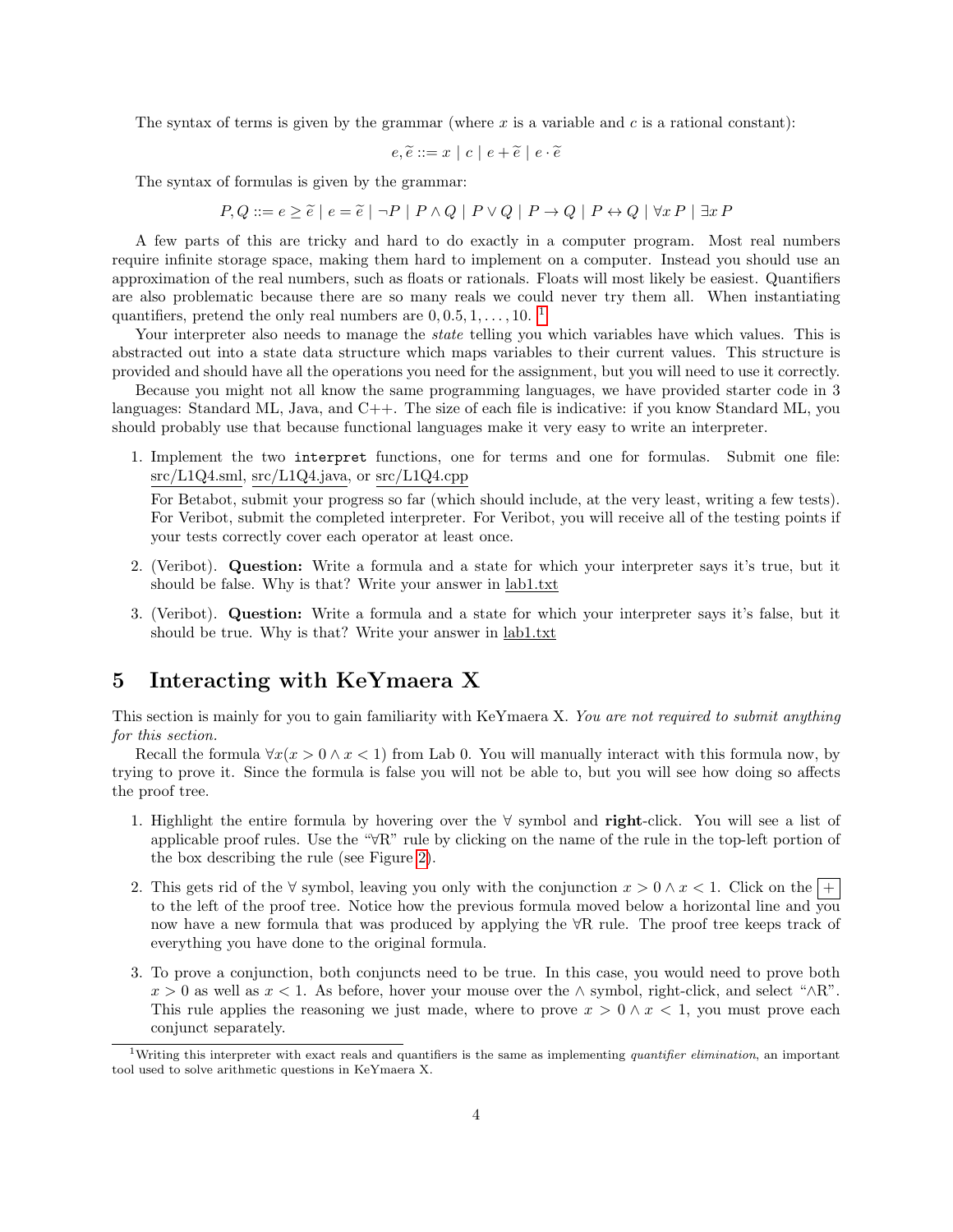

<span id="page-4-1"></span><span id="page-4-0"></span>Figure 2: Applying the  $\forall$  R rule.



Figure 3: Applying the  $\land$  R rule results in two tabs.

Look at the tabs (Figure [3\)](#page-4-1)! Two new subgoals were added, one for each conjunct. The proof tree now actually has branches rather than just being a sequence of nodes. Now click on the  $|+|$  button on the left side of the proof tree to see the sequence of steps that produced each subgoal.

|                        | $\equiv$ Goal: $\land$ R (13,0)                             | $\equiv$ Goal: $\land$ R (13,1) |
|------------------------|-------------------------------------------------------------|---------------------------------|
| $\Box$ AR<br><b>VR</b> | $+ 1: x > 0$                                                |                                 |
|                        | $x>0$ $\lambda x < 1$<br>н.                                 |                                 |
|                        | $\vdash$ <b><math>\forall</math></b> x (x>0 <b>A</b> x < 1) |                                 |

Figure 4: The expanded proof steps.

4. You can also re-label proof tree nodes by clicking on their names (such as "Goal: ∧R (13,0)" in the figures above). This can be helpful in large proofs (just like giving your variables descriptive names like "lander acceleration" instead of "la11" is useful when programming in the large). Try changing the node labels yourself (see Figure [5\)](#page-4-2).

| $\equiv x > 0$ conjunct (13,0) |              | $\equiv x < 1$ conjunct (13,1) |
|--------------------------------|--------------|--------------------------------|
| ⊕ ∧R                           | $+ 1: x < 1$ |                                |

<span id="page-4-2"></span>Figure 5: Naming open proof goals.

5. Since you haven't proven either of the cases, they are called open goals. Select each open goal, and notice how KeYmaera X updates your screen to show the selected goal. Each goal should represent one of the conjuncts. In a bigger proof, you would now continue to try to prove each conjunct separately, growing that part of the tree.

## 6 Submission Checklist

Use the provided templates, and do not forget to fill in the section at the top. It gives us important information when grading your submission!

1. Initial submission (Betabot). Submit a .zip file on Autolab containing your preliminary .kyx files for each of the tasks and your preliminary interpreter. This will enable us to give you feedback halfway